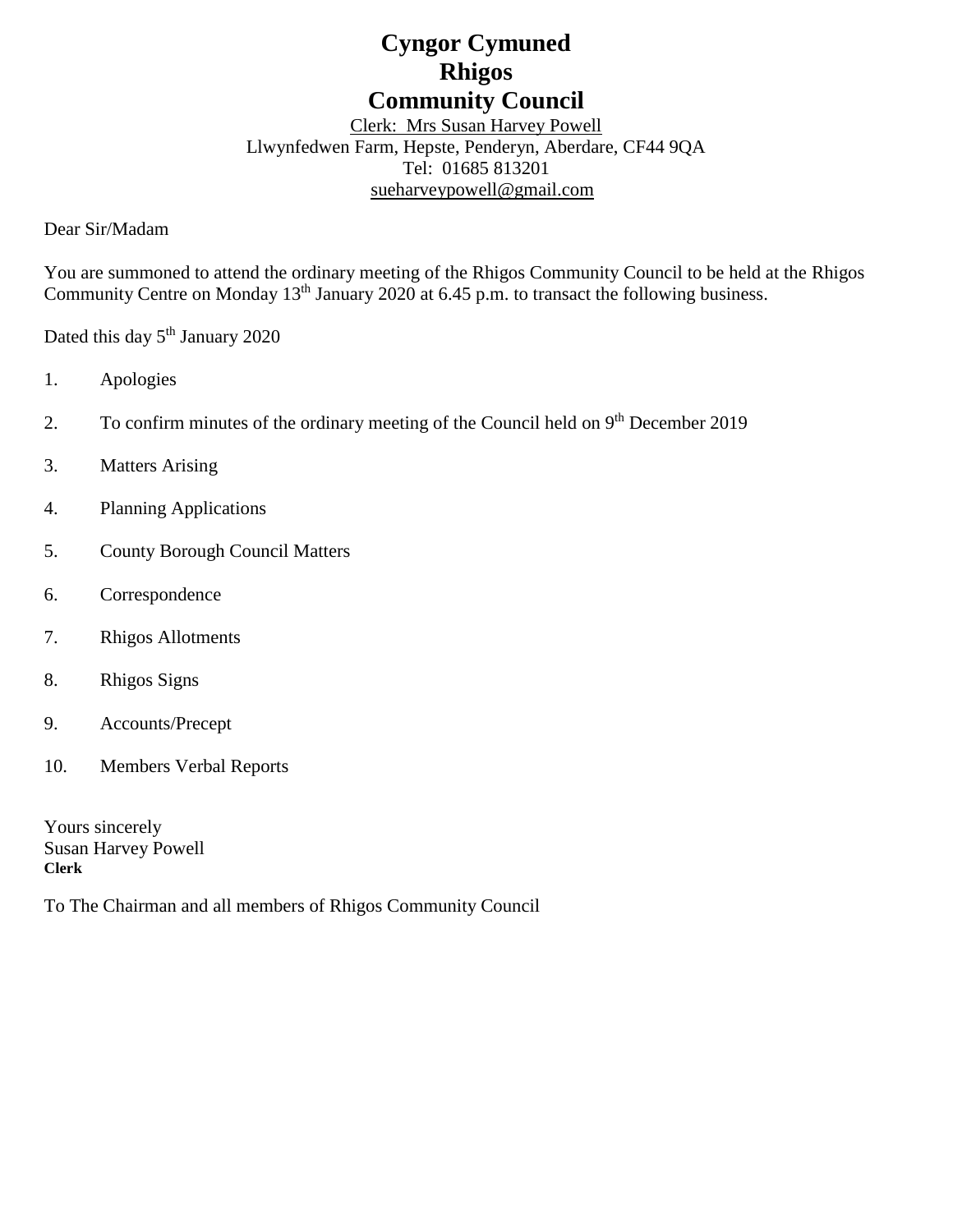# **Rhigos Community Council**

Minutes of the ordinary meeting of Rhigos Community Council held at Rhigos Community Centre on Monday 9th December 2019 at 6.45 p.m.

Present: Cllrs. P Oliver, M Smith, H Wagner, O Morgan, G Thomas Mr John Morris, Mr Gerwyn williams

Apologies: C Hopes, M Evans

## **2019/103 Minutes**

It was resolved to confirm Minutes of the Ordinary Meeting of the Council held on 9th December 2019

**2019/104 Declaration of Interest**

None recorded

# **2019/105 Matters Arising**

- a. Bike Track Cwm Hwnt nothing to report
- b. Western Power purchase of substation land the solicitor has written to Marchant Harries Solicitors and RCTCBC but has not received a reply.
- c. Old Parish Road Mr John Morris and Mr Gerwyn Williams attended the meeting following a public meeting held in Rhigos recently regarding the opening of the old parish road. The outcome of the meeting was that residents want it reinstated as a tarmacked road but this was not one of the options offered in the public meeting. Residents of Rhigos were of the understanding that when the open cast finished there was a bond. Cwmgwrach have objected to the road being re-opened. Mr Morris asked whether the community council would support the residents of Rhigos in a campaign to have the road re-instated. Mr Morris and Mr Williams then left the meeting. After discussion a vote was taken and it was a majority decision to support the opening of the road.

It was resolved to note:

No planning received

# **2019/107 County Borough Council Matters**

It was resolved that the following complaints be passed on to Councillor G Thomas for his attention.

- a. A manhole cover has been dislodged on the grass verge between the New Inn and Glannant bungalow.
- b. Light no. 32 near the Old Toll House and light no. 8 in Heol y Graig are permanently on.
- c. Rubbish has been dumped in the old Ffyndaff entrance, the layby next to Penywaun Farm and in the

# **2019/106 Planning**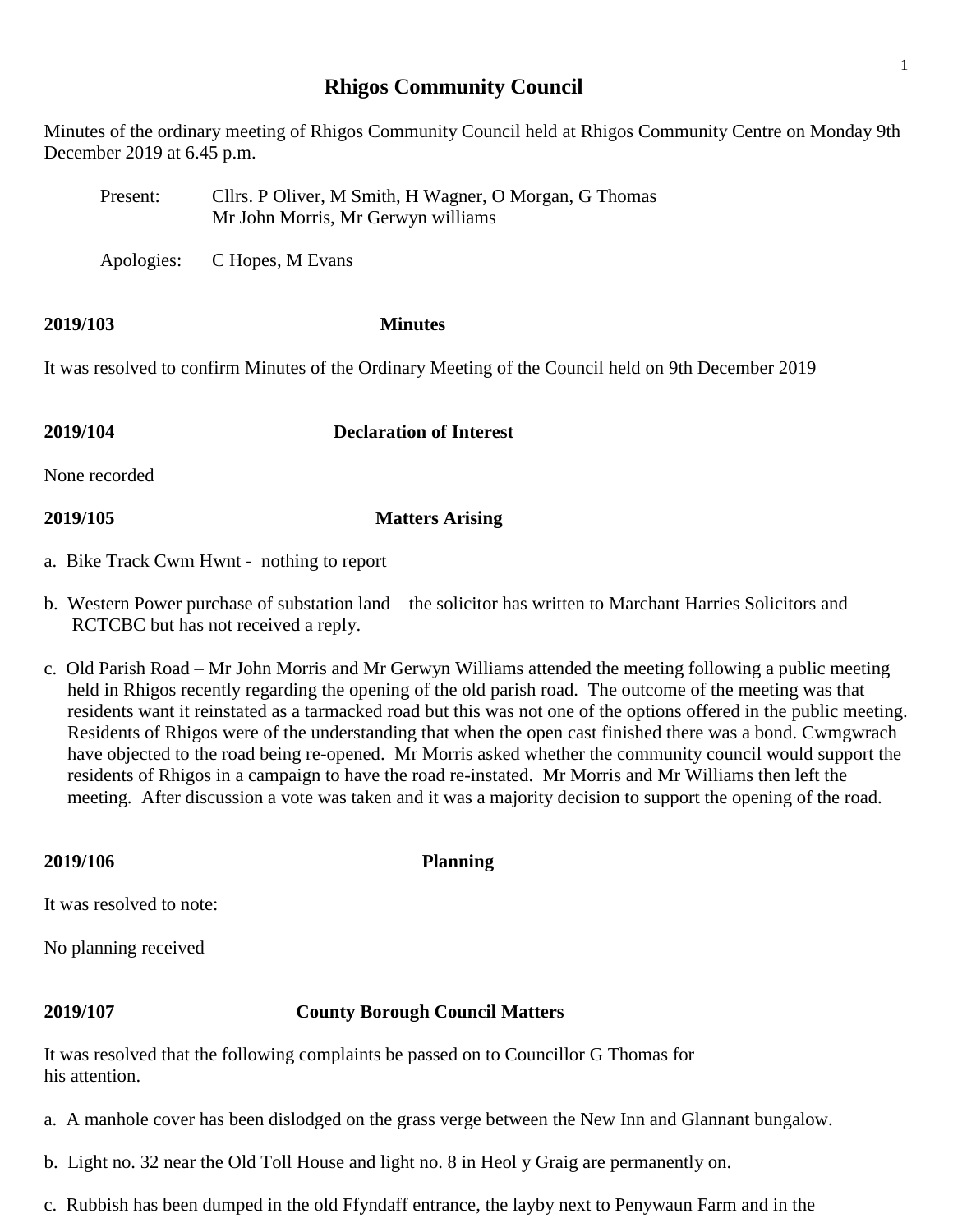entrance to Hendre Fawr.

- d. Brambles are growing into the bus stop on the Bryn
- e. There is a bouncy castle in the gutter on the layby near Hirwaun roundabout.
- f. Asbestos sheets, fridge freezers and garden waste have been dumped on the old parish road.
- g. A tree has come down on the Glynneath bank ripping the fence down.
- h. The 3 Cwrts in Rhigos are green with moss.

### **2019/108 Correspondence**

It was resolved to receive the following correspondence.

No correspondence received

### **2019/109 Rhigos Allotments**

A meeting has been held recently. There are 2 vacant plots.

### **2019/110 Rhigos Signs**

The signs will be erected this week.

| <b>Accounts</b> |         |
|-----------------|---------|
|                 | £82.98  |
|                 | £149.26 |
|                 | £102.48 |
|                 | £462.46 |
|                 |         |

| <b>Current Account</b>       | £10532.16  |
|------------------------------|------------|
| <b>High Interest Account</b> | £3822.38   |
| <b>Field Account</b>         | £4549.69   |
| Croesffordd Account          | £2646.87   |
| Croesffordd High Interest    | £2487.88   |
| <b>Croesffordd Treasury</b>  | £23,000.00 |
| Selar                        | £14,295.01 |
|                              |            |

## **2019/112 Members' Verbal Reports**